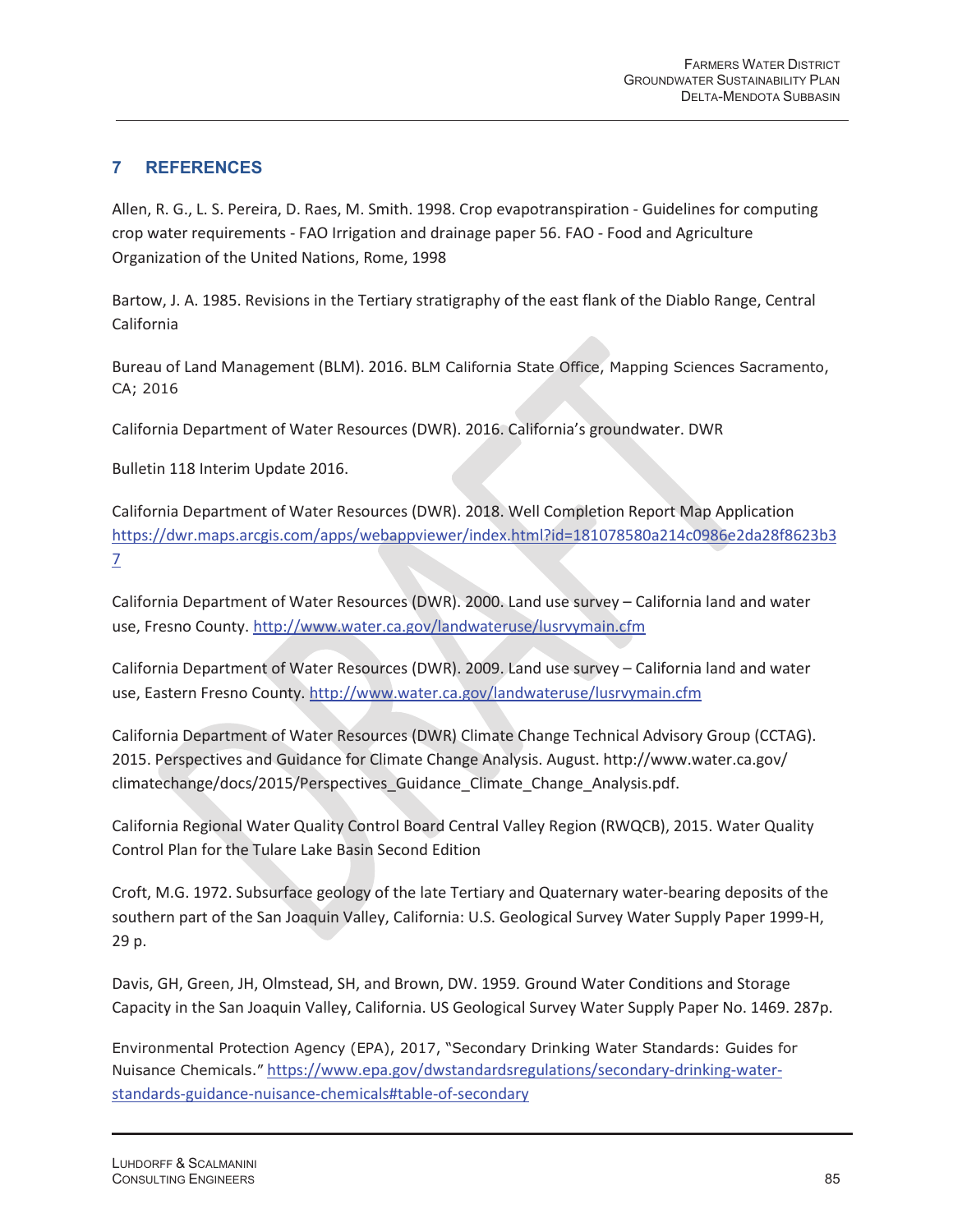Fresno County, 2000. Policy Document: General Plan Update

Fresno County, 2019. 2018 General Plan Annual Progress Report

Hotchkiss, W.R. and & Balding, G.O. 1971. Geology, hydrology and water quality of the Tracy-Dos Palos area, San Joaquin Valley, California: U.S. Geological Survey Open-File Report, 107 p.

Land IQ, 2014. Agricultural Land Use Data Sets, Sacramento, CA, https://www.landiq.com/

Luhdorff & Scalmanini Consulting Engineers (LSCE). 2018. Hydrogeologic Technical Analysis Mendota Pool Group Exchange Program EIS/EIR. Draft EIS/EIR Mendota Pool Group 20-Year Exchange Program – Appendix E & F. Woodland, Ca.

https://www.usbr.gov/mp/nepa/nepa\_project\_details.php?Project\_ID=36282

Luhdorff & Scalmanini Consulting Engineers (LSCE) and Kenneth D. Schmidt & Associates (KDSA). 2018. Mendota Pool Group Pumping and Monitoring Program: 2017 Annual Report. Prepared for San Joaquin River Exchange Contractors Water Authority, Paramount Farming Company, and Mendota Pool Group. Woodland, CA.

Luhdorff & Scalmanini Consulting Engineers (LSCE) and Kenneth D. Schmidt & Associates (KDSA). 2000. Results of 1999 Test Pumping Program for Mendota Pool Group Wells. Prepared for San Joaquin River Exchange Contractors Water Authority, Newhall Land Farming Company, and Mendota Pool Group. Woodland, CA.

Maas, E. V., Baligar, B. V., Duncan, R. R., & Yohe, J. M. 1993. Testing crops for salinity tolerance. In *Proc. Workshop on Adaptation of Plants to Soil Stresses. p* (Vol. 234, p. 247).

Miller, R.E., Green, J.H., and Davis, G.H. 1971. Geology of the compacting deposits in the Los Banos-Kettleman City subsidence area, California. Geological Survey Professional Papaer No. 497-E.

National Resources Defense Council, et al., v. Kirk Rodgers, et al., 2006, No. 88 Civ. 1658 (LKK) (GGH), 2006 U.S. Dist.

Page, R.W. 1986. Geology of the fresh ground-water basin of the Central Valley, California, with texture maps and sections. Professional Paper 1401-C.

Page, R.W. 1973. Base of fresh ground water (approximately 3,000 micromhos) in the San Joaquin Valley, California: U.S. Geological Hydrologic Investigations Atlas HA-489.

Rohde, M. M., S. Matsumoto, J. Howard, S. Liu, L. Riege, and E. J. Remson. 2018. Groundwater Dependent Ecosystems under the Sustainable Groundwater Management Act: Guidance for Preparing Groundwater Sustainability Plans. The Nature Conservancy, San Francisco, California.

Snyder, R.L., M. Orang, K. Bali, S. Eching. 2000. Basic Irrigation Sceduling (BIS). University of California, Davis. 10p.